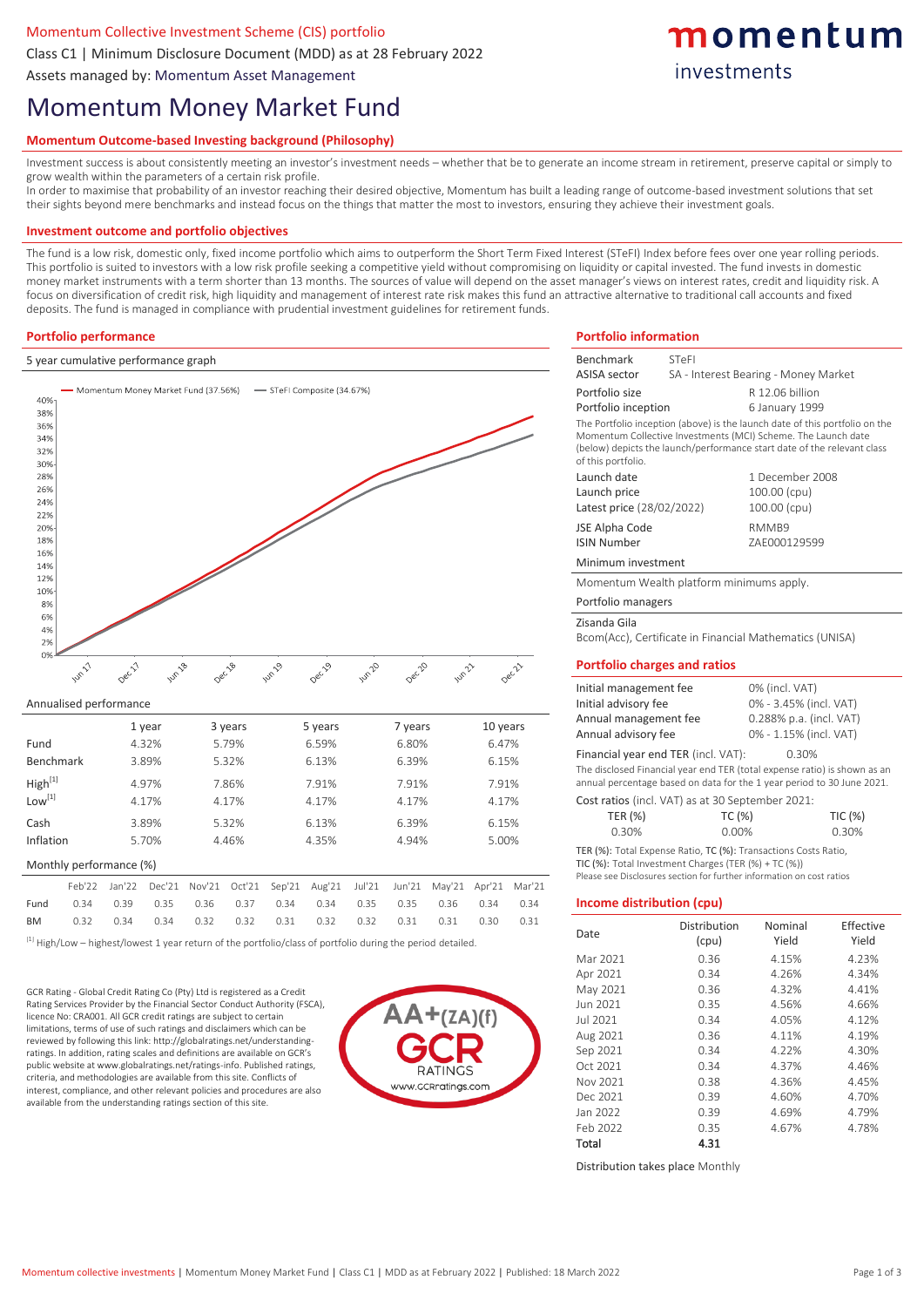## **Risk/reward profile and 3 year statistics**

|                                         |                                  |            |           |           |          |             |        | Specific risks                                                                                                                                                                                  |  |  |  |  |
|-----------------------------------------|----------------------------------|------------|-----------|-----------|----------|-------------|--------|-------------------------------------------------------------------------------------------------------------------------------------------------------------------------------------------------|--|--|--|--|
| Risk                                    | Low                              | Low to Mod |           | Mod       |          | Mod to High |        | Capital losses for investors are unlikely but possible if an issuer of one of the instruments held in<br>the fund defaults.                                                                     |  |  |  |  |
| Term                                    | $1m - 12m - 1 - 3$ yrs           |            | $3 + vrs$ | $4 + vrs$ | $5+$ vrs | 6+ vrs      | 7+ vrs |                                                                                                                                                                                                 |  |  |  |  |
|                                         | Standard deviation <sup>1)</sup> |            |           |           | 0.46     |             |        |                                                                                                                                                                                                 |  |  |  |  |
| Sharpe ratio <sup>2)</sup><br>8.55      |                                  |            |           |           |          |             |        |                                                                                                                                                                                                 |  |  |  |  |
| Largest negative monthly return<br>0.30 |                                  |            |           |           |          |             |        |                                                                                                                                                                                                 |  |  |  |  |
| 36/36<br>Number of positive months      |                                  |            |           |           |          |             |        |                                                                                                                                                                                                 |  |  |  |  |
|                                         |                                  |            |           |           |          |             |        | $^{10}$ Standard deviation – measures the volatility of fund returns $^{-2}$ Sharpe ratio – fund return minus cash return (STeEL composite) divided by the Standard deviation (of fund returns) |  |  |  |  |

sh return (STeFI composite), divided by the Standard deviation (of fund returns)  $3$ Information ratio – return per unit of risk against the benchmark

#### **Holdings**



#### **Portfolio objective/investment policy**

The investment objective of the Momentum Money Market Fund is to provide a medium whereby investors can obtain undivided participation in diversified portfolio of such money market instruments as defined from time to time. The primary performance objective of the portfolio is to obtain as high a level of current income as is consistent with capital preservation and liquidity. Capital gains will be of an incidental nature. The portfolio will be managed in compliance with prudential investment guidelines for retirement funds in South Africa. The Trustee shall ensure that the investment policy is carried out. The portfolio shall be subject to all relevant provisions of the Deed, as amended by the supplemental trust deed, the regulations and any relevant further supplemental deeds entered into in the future. For the purpose of this portfolio, the manager shall reserve the right to close the portfolio to new investors. This will be done in order to be able to manage the portfolio in accordance with its mandate. The manager may open that portfolio again to new investors.

#### **Portfolio limits and constraints**

- Maximum exposure limits as per the ASISA fund classification structure.
- Weighted average legal maturity of 120 days.
- Money market instruments with a maturity of less than 13 months.
- Average duration of the underlying assets may not exceed 90 days.
- The portfolio will be managed in compliance with prudential investment guidelines for retirement funds in South Africa.